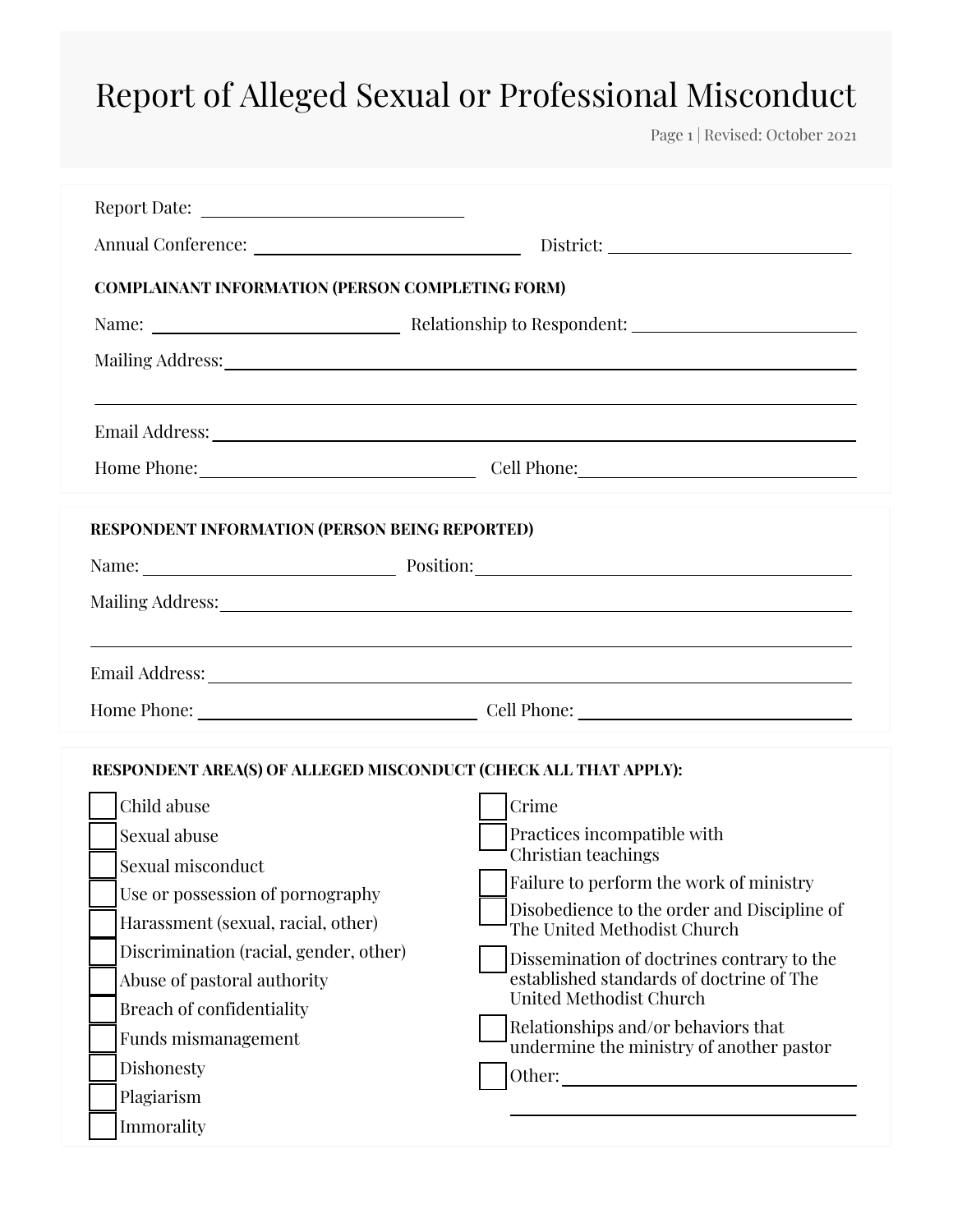Page 2 | Revised: October 2021

Complainant Last Name: Respondent Last Name:

### **MISCONDUCT REPORT**

On this page, please give a detailed description of the incident that prompted this report. You may attach more pages if needed, and any relevant documentation, if applicable and available, In your detailed description, include the following information: *What did the respondent do? Where? When? What was the impact of the behavior?*

Legitimate reports are encouraged and will be taken seriously without retaliation from anyone involved in the process of response. However, individuals who make false or frivolous reports will be held accountable. Confidentiality will be preserved, and general information will only be shared on a need-to-know basis. A certain degree of transparency is essential for the process of just resolution, accountability, and healing.

Incident Location:

Complainant Signature Date Signed *In order for the concern(s) to be acted upon, this report must be signed and dated.*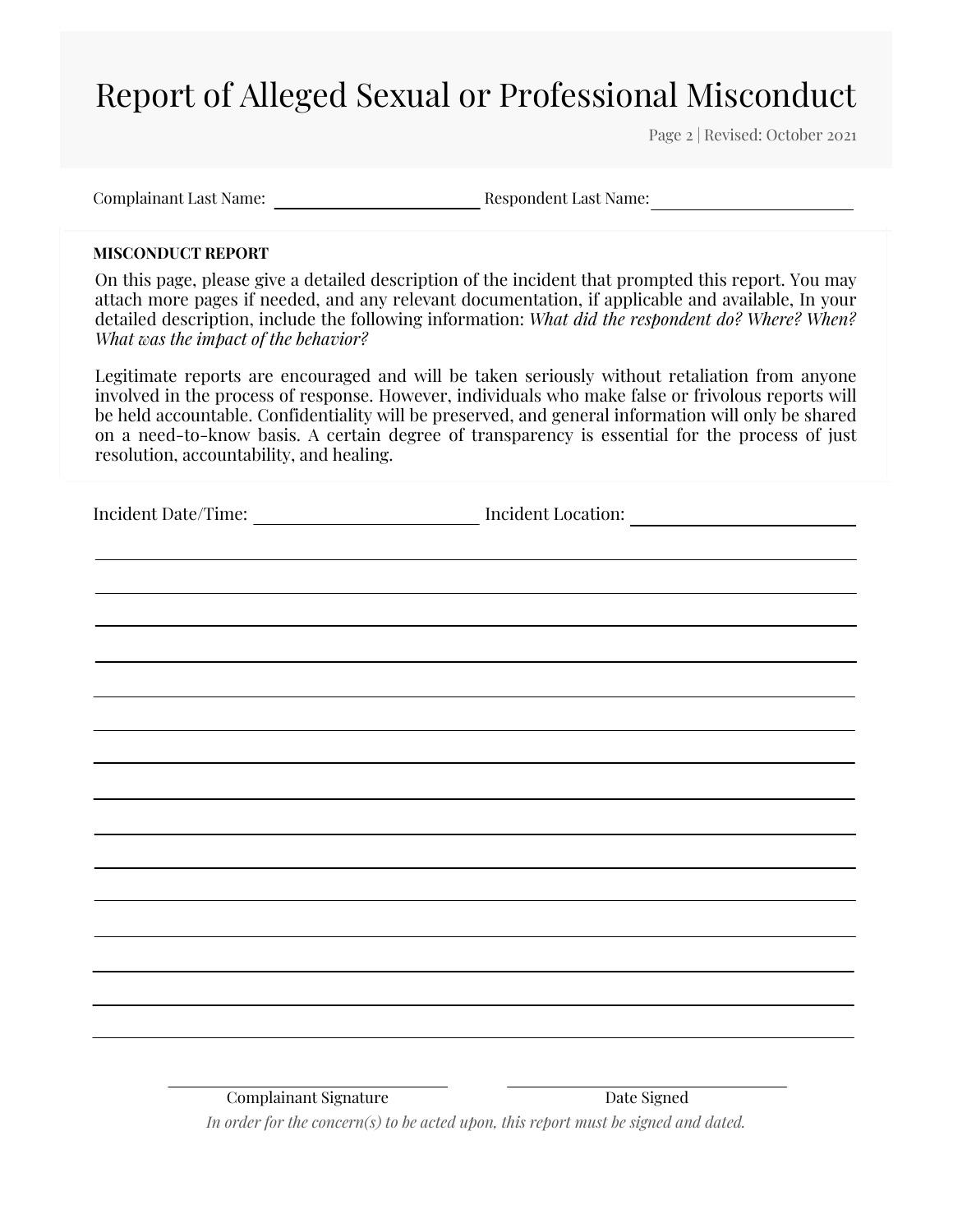Page 3 | Revised: October 2021

| <b>WITNESS1</b>                                                         |
|-------------------------------------------------------------------------|
|                                                                         |
|                                                                         |
|                                                                         |
|                                                                         |
| State briefly how witness has knowledge of the incident being reported: |
|                                                                         |
|                                                                         |
|                                                                         |
| have not discussed this concern with this witness.                      |
| <b>WITNESS 2</b>                                                        |
|                                                                         |
|                                                                         |
|                                                                         |
|                                                                         |
| State briefly how witness has knowledge of the incident being reported: |
|                                                                         |
|                                                                         |
| I (complainant):<br>have discussed this concern with this witness.      |
| have not discussed this concern with this witness.                      |